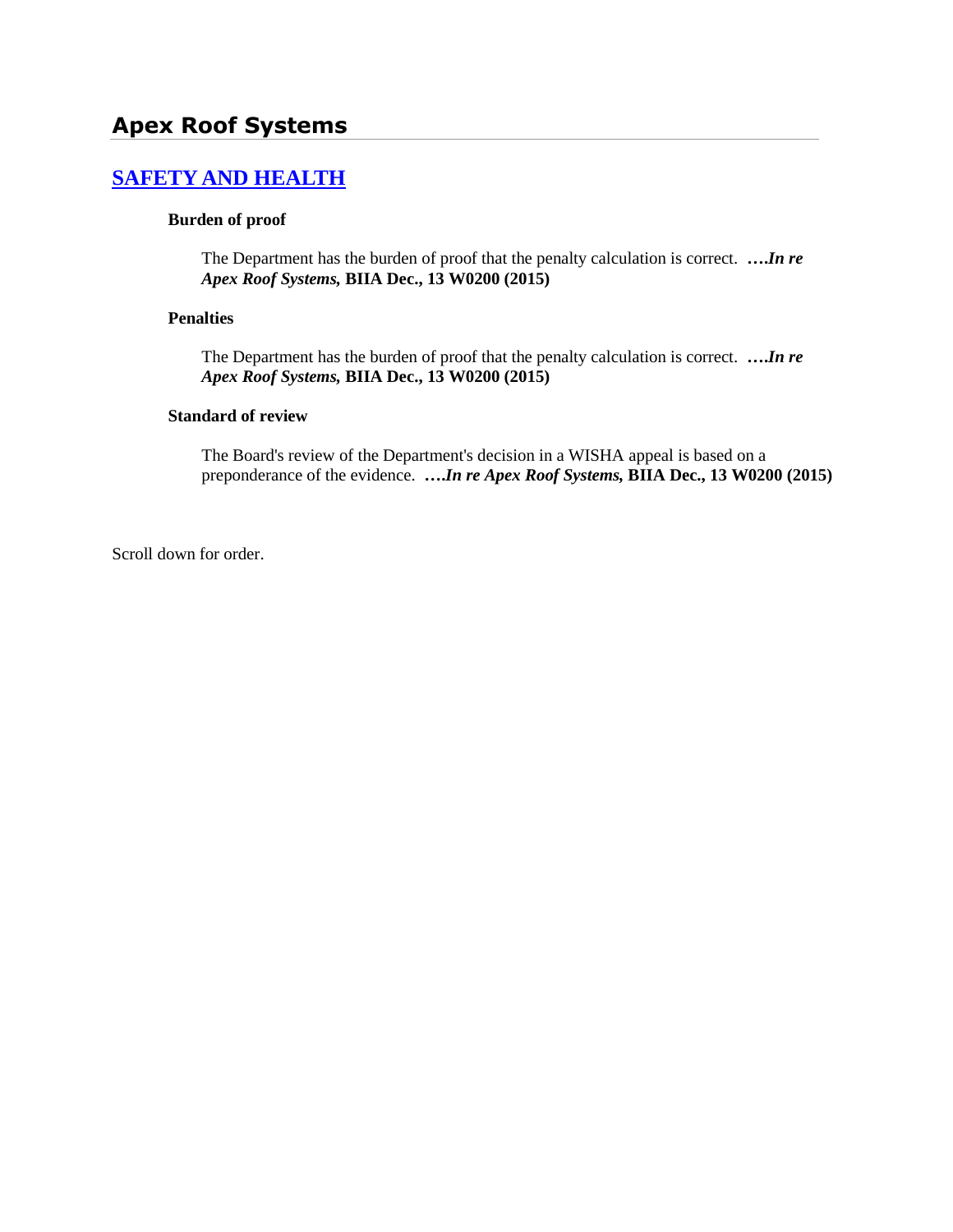### **BEFORE THE BOARD OF INDUSTRIAL INSURANCE APPEALS STATE OF WASHINGTON**

**)**

**IN RE: APEX ROOF SYSTEMS, LLC ) DOCKET NO. 13 W0200**

**CITATION & NOTICE NO. 316736628 ) DECISION AND ORDER**

APPEARANCES:

Employer, Apex Roof Systems, LLC, per Kent DeAvilla, Owner

Employees of Apex Roof Systems, LLC, None

Department of Labor and Industries, by The Office of the Attorney General, per Richard Becker

The employer, Apex Roof Systems, LLC (Apex), filed an appeal with the Board of Industrial Insurance Appeals on December 24, 2013 from a Department of Labor and Industries Corrective Notice of Redetermination No. 316736628 (Corrective Notice) dated December 11, 2013. In this Corrective Notice, the Department alleged that Apex committed willful violations of WAC 296-155- 24611(1)(a) and WAC 296-155-24611(2)(a) and general violations of WAC 296-155-110(6)(d) and (e) and WAC 296-155-110(9)(b). In its Corrective Notice the Department assessed an \$18,000 penalty for violation of WAC 296-155-24611(1)(a) and no penalty for the other violations. The Corrective Notice is **AFFIRMED.**

## **DECISION**

As provided by RCW 51.52.104 and RCW 51.52.106, this matter is before the Board for review and decision. The Department filed a timely Petition for Review of a Proposed Decision and Order issued on February 25, 2015, in which the industrial appeals judge modified the Department Corrective Notice dated December 11, 2013.

The Board has reviewed the evidentiary rulings in the record of proceedings and finds that no prejudicial error was committed. The rulings are affirmed.

We agree that a preponderance of the evidence supports the violations alleged in the Corrective Notice. We do not agree with the reduction of the penalty from \$18,000 to \$5,000. We agree with the Department that the evidence supports the Department's use of a probability rating of 3 to calculate the penalty. We conclude that the Department's Corrective Notice in which it assessed \$18,000 penalty should be affirmed.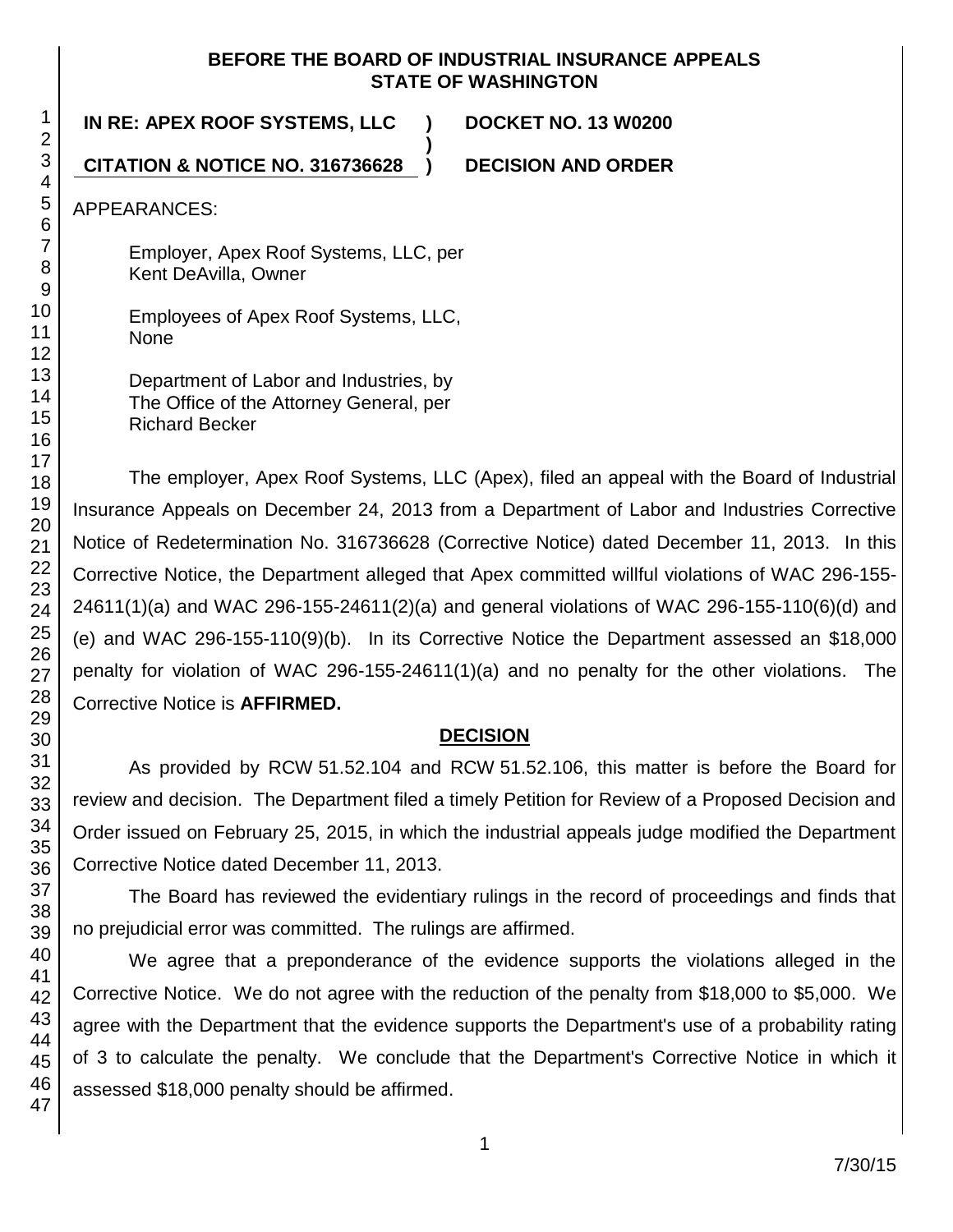In its Petition for Review, the Department correctly states that the industrial appeals judge should not have reduced the penalty. But the Department incorrectly states that the employer has a burden to present evidence demonstrating that the Department arbitrarily calculated the penalty. It is the Department's burden to show the penalty was appropriate after consideration of the factors in RCW 49.17.180(7).<sup>1</sup>

The Department incorrectly argues that the Washington Court of Appeals' *Danzer<sup>2</sup>* decision states that the Board must apply the abuse of discretion standard when it reviews WISHA penalties assessed by the Department. *Danzer* does not support the Department's argument. *Danzer* states that under RCW 49.17.150(1), substantial evidence is the standard of review courts must apply when reviewing Board decisions regarding WISHA issues.<sup>3</sup> This standard of review does not apply to the Board's review of the Department's decisions. Under RCW 49.17.140(3), our review of the Department's WISHA citations and notices are to be handled as appeals in industrial insurance cases. The burden of proof in industrial insurance cases is a preponderance of the evidence. Therefore the burden of proof for the employer is not an abuse of discretion, but rather the standard is whether a preponderance of the evidence supports the citation and penalty. We must determine whether there is sufficient evidence in the record to affirm the Department's citation and resulting penalty.<sup>4</sup>

## *Penalty Calculation – Probability Rating*

In calculating the penalty, the Department gave "due consideration" to the factors in RCW 49.17.180(7): the number of affected employees, the gravity of the violation, the size of Apex's business, the good faith of Apex, and the history of Apex's previous violations.<sup>5</sup>

The evidence demonstrates the Department correctly calculated the penalty with a probability rating of 3. The rule regarding probability states that:

A probability rate is a number that describes the likelihood of an injury, illness, or disease occurring, ranging from 1 (lowest) to 6 (highest).

- When determining probability, WISHA considers a variety of factors, depending on the situation, such as:
	- Frequency and amount of exposure.
- l *In re Richard A. Castle (Olympia Glass Co*.), BIIA Dec., 95 W445 (1996); *In re Cam Construction*, BIIA Dec., 90 W060 (1992).

*Danzer v. Department of Labor & Indus.*, 104 Wn. App. 307 (2000), review denied, 143 Wn.2d 1020 (2001).

*Danzer* at 319*.*

*Castle* at 2-3.

RCW 49.17.180(7); *Danzer* at 320; *Castle at 2-6.*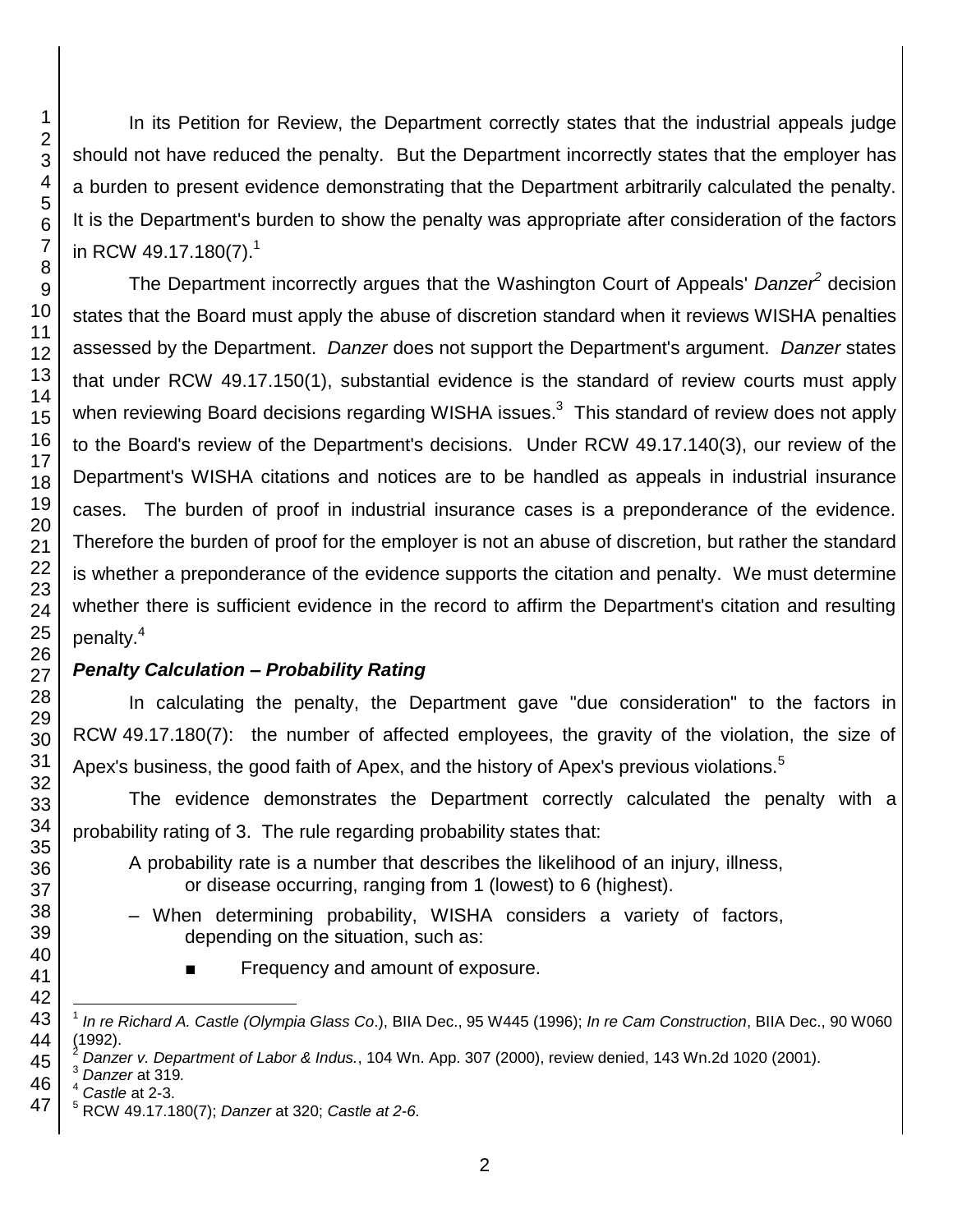- 
- Number of employees exposed.
- Instances, or number of times the hazard is identified in the workplace.
- How close an employee is to the hazard, that is, the proximity of the employee to the hazard.
- Weather and other working conditions.
- Employee skill level and training.
- Employee awareness of the hazard.
- The pace, speed, and nature of the task or work.
- Use of personal protective equipment.
- Other mitigating or contributing circumstances.

The industrial appeals judge concluded that the Department failed to present sufficient evidence to support a probability rating of 3. She stated that the Department failed to present evidence regarding the weather conditions or sufficient information regarding the workers' positions on the roof. We disagree with this conclusion. The admitted photographs show the weather conditions and workers close to the roof edge. One photograph shows a worker with his back facing the roof and another photograph shows a worker with his side facing the roof edge.

The industrial appeals judge also determined that the Department should have presented the workers as witnesses or asked the inspector, Mr. Olson, what the workers told him regarding various factors such as their skill level; how often they worked close to the roof edge; how much time they worked while on their knees; and whether Apex's owner, Mr. DeAvilla, actually functioned as a safety monitor. However, the evidence demonstrates that the roof was too large to qualify for a monitor-only fall protection-system. Even if the roof was not too large, Apex did not present evidence that Mr. DeAvilla wore the requisite monitor's clothing or limited his activity to monitoring.<sup>7</sup> In addition, the photographs demonstrate that he was not doing an adequate job keeping the workers out of the zone of danger, close to the roof edge. Mr. Olson testified that he saw workers several feet from the roof edge. The industrial appeals judge did not find Mr. Olson's testimony credible, and the photographs are inadequate regarding the workers' proximity to the roof edge. We find Mr. Olson's testimony credible because it is consistent with the photographs showing workers less than six feet from the edge.

l WAC 296-900-14010.

WAC 296-155-24611 through WAC 296-155- 24623.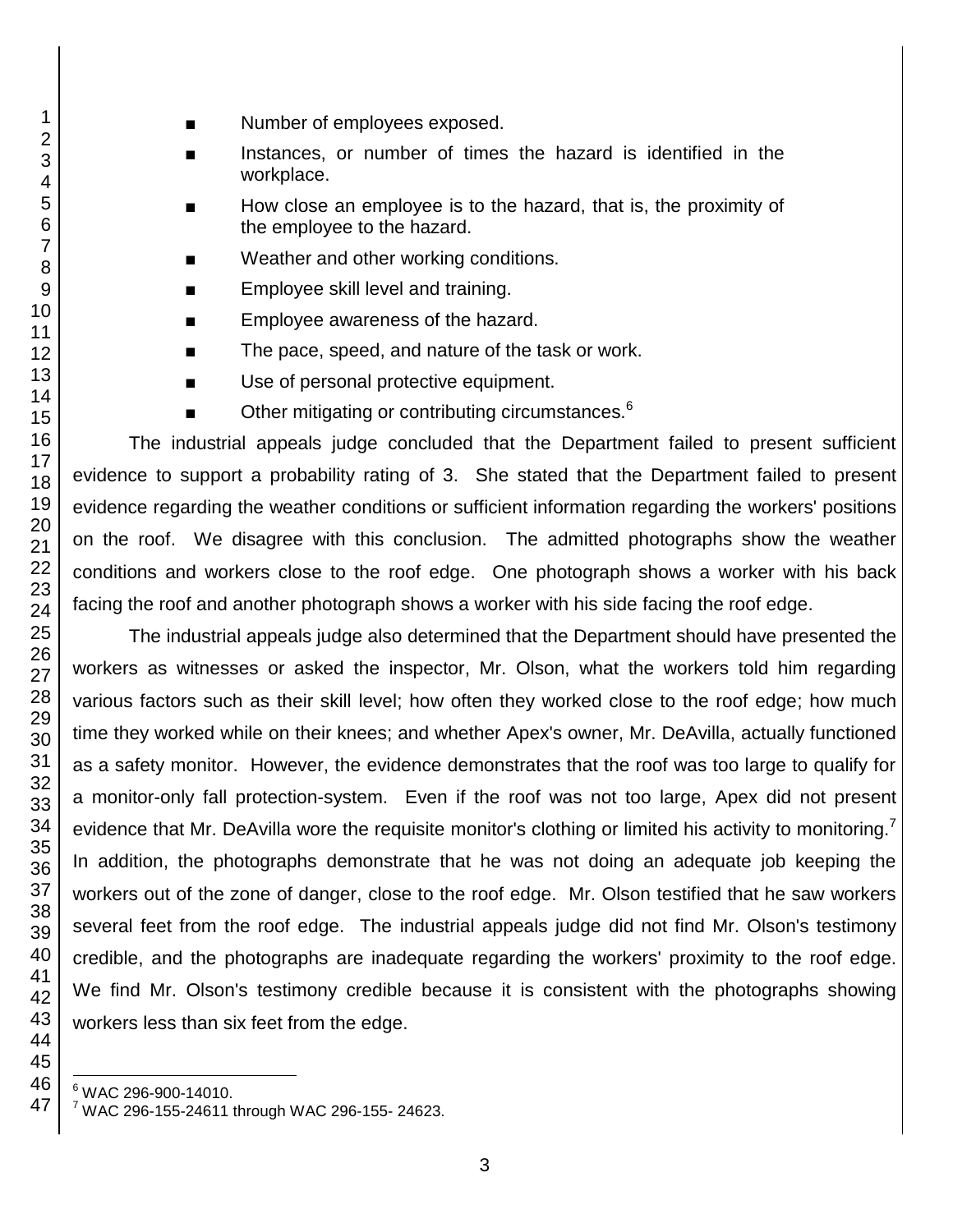We agree with the industrial appeals judge it would have been helpful to know the experience levels of the three workers and how often and in what manner they worked close to the roof edge. It is probably less likely for someone to accidentally back off the roof on their hands and knees rather than feet, but there still is a fall risk. Only one of the six photographs shows a worker kneeling. Several photographs show workers standing close to the roof edge. Even though it would have been helpful to know more about the circumstances, a preponderance of the evidence demonstrates that the Department reasonably rated the probability, the likelihood of a fall from the roof at level 3 on the 1-6 probability scale. The evidence addresses several factors in the rule regarding probability of injury such as weather; number of employees exposed; and their proximity and access to the hazard. The rule also states that other mitigating or contributing factor should be considered. Here, contributing factors include Apex's failure to develop and document a site safety plan, and failure to document a walk around safety inspection and a worker safety meeting.

We agree with the Department's use of a probability rating of 3 to calculate the \$12,000 base penalty. The Department correctly multiplied the probability rating of 3 with a severity rating of 6 to calculate the gravity. (Gravity = severity x probability).<sup>8</sup> The Department used a severity rating of 6 because a 25-foot fall from the roof onto concrete would probably result in death or permanent severe disability.<sup>9</sup> The Department correctly adjusted the base penalty.<sup>10</sup> The base penalty was first reduced 60 percent due to Apex's small work force (60 percent of \$3,000 = \$1,800).<sup>11</sup> The base penalty was not adjusted with a good faith rating because Apex had an average good faith (effort) rating.<sup>12</sup> The Department correctly multiplied the adjusted base penalty by ten because the serious violation was willful and Apex had a prior fall protection violation. (\$1,800 x 10 = \$18,000).<sup>13</sup> Therefore, the Department correctly assessed an \$18,000 penalty. The Corrective Notice should be affirmed.

## **FINDINGS OF FACT**

1. On April 10, 2014, an industrial appeals judge certified that the parties agreed to include the amended Jurisdictional History in the Board record solely for jurisdictional purposes.

l

 There is a gravity chart at the end of WAC 296-900-14010 with gravity ratings from 1-36 and accompanying penalties from \$100 to \$7,000.

WAC 296-900-14010.

 $^{10}$  The base penalty is adjusted up or down by factors set forth in WAC 296-900-14015 and WAC 296-900-140.

WAC 296-900-14015.

WAC 296-900-14015 Table 5.

WAC 296-900-14015; WAC 296-900-14020.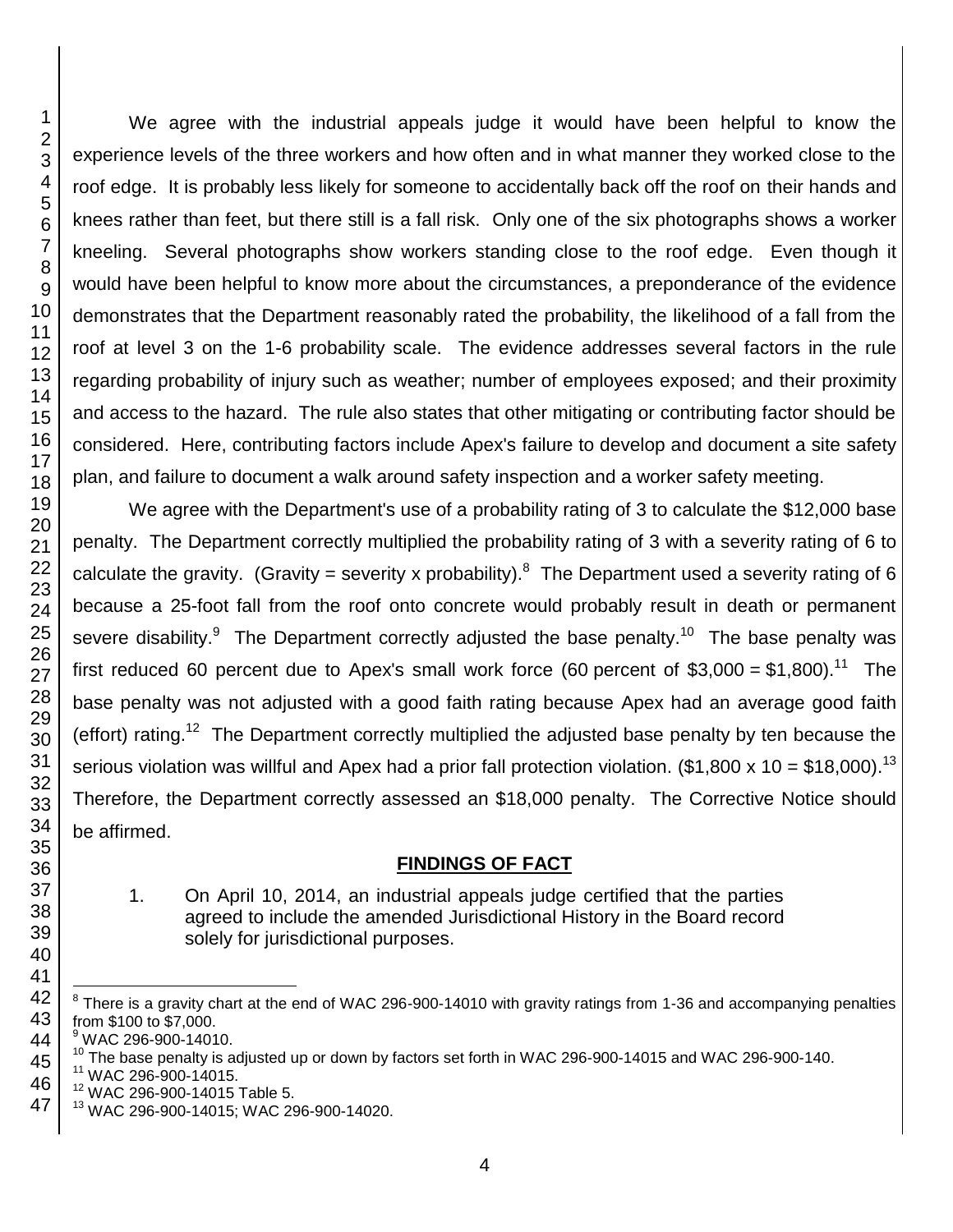- 2. On March 27, 2013, Ryan Olson, a safety and compliance officer with the Department of Labor and Industries was driving to a worksite in Auburn, Washington when he spotted individuals working on a flat roof, at least 24 feet high, without fall protection. The workers were placing a single ply membrane to a roof surface on a building at 116 Clay St. N.W., Auburn, Washington. The workers included three employees of Apex Roof System (Apex) and the owner of Apex. Mr. Olson inspected the worksite.
- 3. On March 27, 2013, Apex committed a willful serious violation of WAC 296-155-24611(1)(a) when it permitted three employees to work on the building roof with no form of fall protection. Apex did not insure fall protection was provided, installed, or implemented.
- 4. On March 27, 2013, Apex committed a willful serious violation of WAC 296-155-24611(2)(a) when it failed to have a fall protection plan at the jobsite as required by WAC 296-155-24611(2)(a).
- 5. The severity of the hazard in violation of WAC 296-155-24611(1)(a) was 6 on a scale of 1 to 6, with 6 being the most severe. Apex employees were exposed to a hazard of falling 25 feet from the roof onto concrete, and sustaining serious physical harm including the possibility of fractures, paralysis, or death.
- 6. The probability of an injury occurring due to the hazard in violation of WAC 296-155-24611(1)(a) was 3 on a scale of 1 to 6, with 6 being the most likely to occur. Three Apex employees worked on the roof with no fall protection close to the edge of the roof.
- 7. The base penalty for a violation of WAC 296-155-24611(1)(a) is \$4,500. The base penalty is determined by multiplying the severity rating with the probability rating.
- 8. On March 27, 2013, Apex had between 1 and 25 employees resulting in a 60 percent reduction of the base penalty.
- 9. Because Apex had been cited for a fall protection violation in 2010, Apex had an average good faith rating that resulted in no adjustment to the base penalty.
- 10. Because the violation of WAC 296-155-24611(1)(a) was a willful violation and Apex had a prior fall violation, the adjusted base penalty is multiplied by ten. The Department correctly calculated an \$18,000 penalty for the violation of WAC 296-155-24611(1)(a).
- 11. On March 27, 2013, Apex committed a general violation of WAC 296- 155-110(6)(d) when it did not ensure that the crew leader documented who attended the safety meeting prior to the commencement of the job at 116 Clay St. N.W., Auburn.